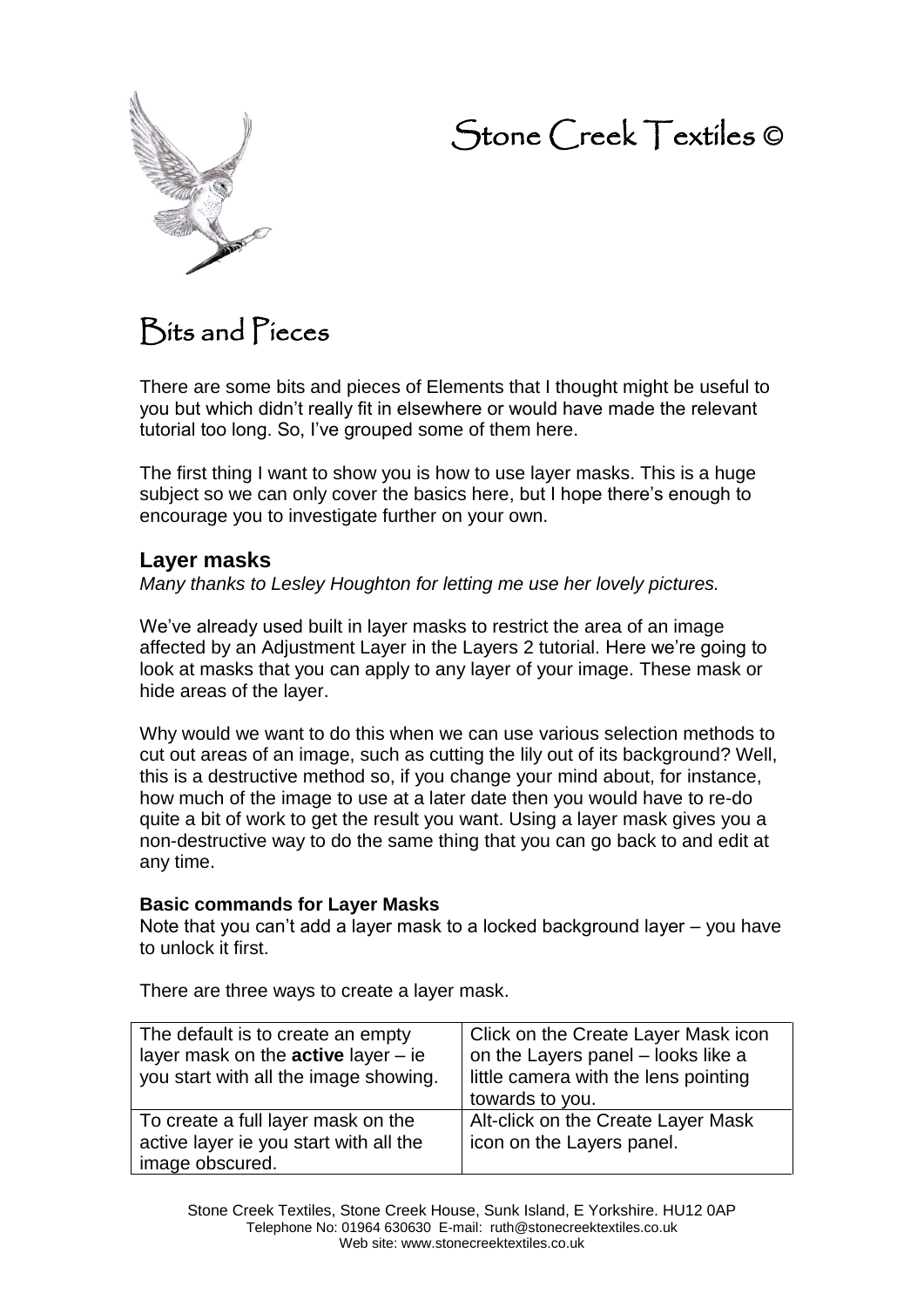| If you have an active selection then<br>you can create a mask based on the<br>selection. | Clicking on the Create Layer Mask<br>icon on the Layers panel gives a<br>mask with all the non-selected area of<br>the image masked out. |  |
|------------------------------------------------------------------------------------------|------------------------------------------------------------------------------------------------------------------------------------------|--|
|                                                                                          |                                                                                                                                          |  |
| To temporarily hide the mask                                                             | Right-click the layer and select                                                                                                         |  |
|                                                                                          | Disable Layer Mask from the drop                                                                                                         |  |
|                                                                                          | down list.                                                                                                                               |  |
|                                                                                          | Tol switch it back on, select Enable                                                                                                     |  |
|                                                                                          | layer mask from the same place.                                                                                                          |  |
| To delete a Layer Mask without                                                           | Right-click on the Layer Mask                                                                                                            |  |
| deleting the layer itself.                                                               | thumbnail NOT the layer thumbnail,                                                                                                       |  |
|                                                                                          | and select Delete Layer Mask.                                                                                                            |  |

#### **Notes**:

- ➢ You can use any of the selection tools to make your selection before you create your layer mask.
- $\triangleright$  It sounds obvious but if you want to paint on the mask, make sure the mask is active – you can see that it has a border round it when it's active. If the layer is active you will paint on the layer, not the mask.
- $\triangleright$  The keyboard shortcut to swap the foreground and background colours is x. So if you are painting on a layer mask you can swap easily from black to white just by pressing the x key.
- ➢ You can go back at any time to add more black (to conceal areas of the layer) or white (to reveal areas of the layer).

#### **A couple of things to consider:**

- $\triangleright$  There are two ways to view your mask in the working area:
	- o You can alt-click on the mask thumbnail which will show you a black and white version of the mask.
	- o You can alt-shift-click (or \) on the mask thumbnail to see a red translucent overlay. NB if your mask is completely filled with white using this keyboard combination won't do anything.
- ➢ We've only used black and white on our layer mask so far as it shows the workings most clearly but you can use any shade of grey as well to give, if you like, selective opacity – the darker the grey, the less you'll see of that area.

There are also text tools that create masks. These are under the regular text tools in the toolbox. You may have selected one of these by mistake at some point and wondered why your image turned red all of a sudden. It's because you've selected a text mask tool instead of a text tool.

A text mask tool creates a selection of an image based on the text you choose. To do this you select the text mask tool and click on the image, which then turns red – don't panic! This indicates a mask in the same way as it does on a layer mask. When you start typing you aren't really creating text you're creating text shaped selections. To complete the cutout, inverse the selection and delete the area around the text shape. You'll recognise the result as we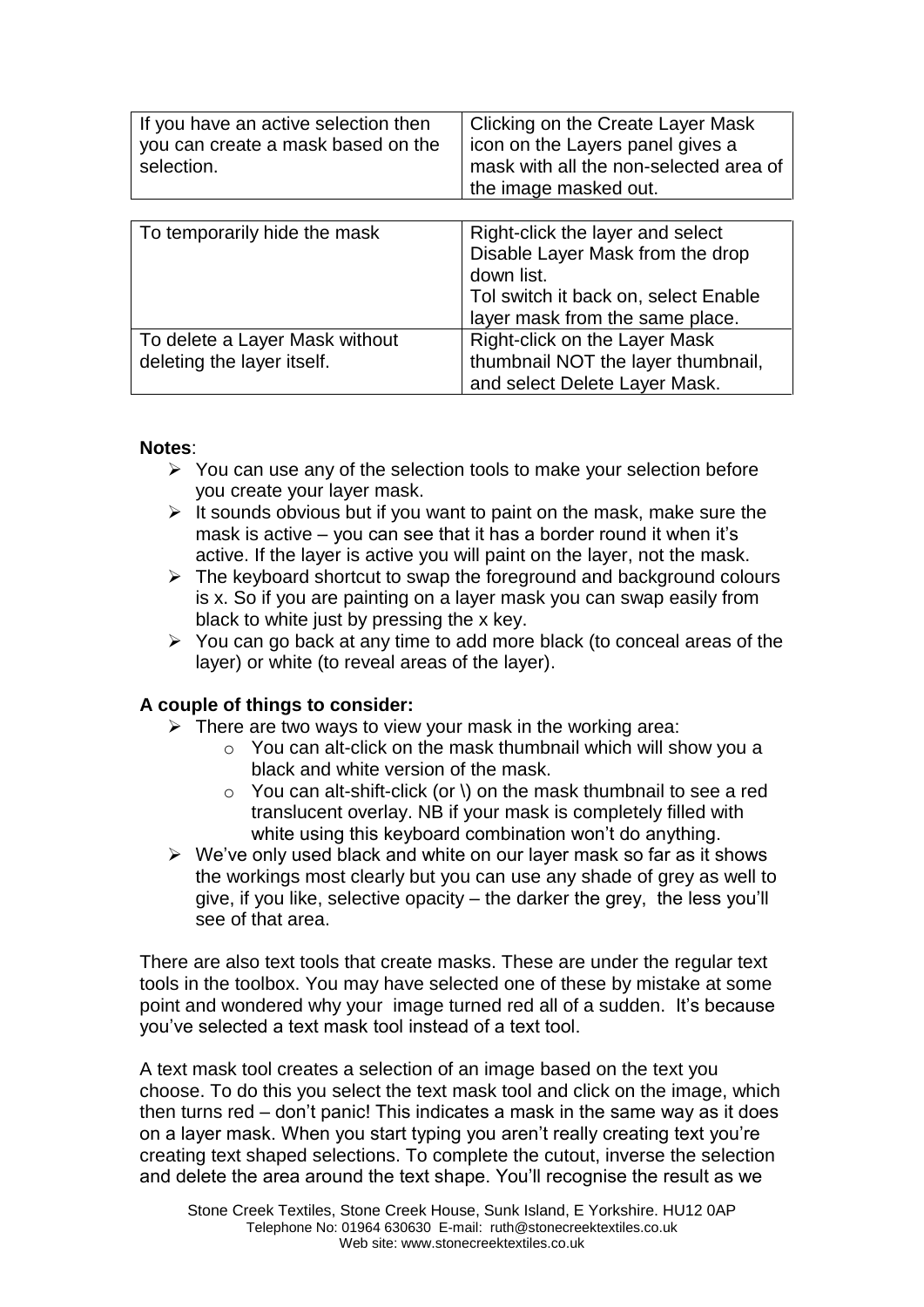achieved the same thing in Layers 2 using a clipping mask. This way to do it is probably quicker but it's less flexible as once you've committed the text shapes (clicking on the green tick) you can't then change or reposition the text. With a clipping mask you can change or move the text at any point.

### **Layer styles**

Layer styles give you the ability to add things like a drop shadow or a bevel effect to the contents of a layer. The oddity to my mind is that you can't apply a layer style from the Layers panel – you either have to go to the Layer menu or you need to bring out the Effects panel.

In the Layer menu – Layer > Layer Style > Style settings– you'll find four built -in layer styles – drop shadow, glow, bevel and stroke, with options to change some of their settings. Once you've applied a style, you'll see a faint fx symbol on the right hand side of the layer in the Layers panel. If you want to edit the settings for the style, you double click the fx symbol and it will bring up the styles dialogue box and you can make your changes.

In the Effects panel, from the Window menu, you'll find whole rafts of preset styles that you can use. A lot of these are a bit garish but, if you delve down a bit you can find some really nice ones like Salt from the Complex section.

You'll find four icons at the top of the Effects panel, Filters, Layer Styles, Photo Filters and All. Click on Layer Styles, then click on the drop down list on the right and select which sub-section you want to have a look at. The thing to remember here is that you click on a style and then click on Apply – nothing will happen if you don't click on Apply.

There are no options to adjust here, just preset versions to choose from. However, once you've applied you style, you can double click the fx symbol and it will give you the styles dialogue box and you can sometimes adjust some of the settings that make up the style.

An easy way to see what styles do is to add some text to an image and apply various styles to the text layer and see what happens.

The results of applying these styles will vary considerably depending on what the layer contains. Sometimes there is virtually no change at all. For instance, if the contents of the layer go all the way to the outer edge and you try to apply a drop shadow then there is nowhere for the drop shadow to go!

It's probably stating the obvious but a layer style applies to the whole contents of the layer. So if you want to apply a style to an element of a layer you need to select and copy that element on to a separate layer and then apply the style.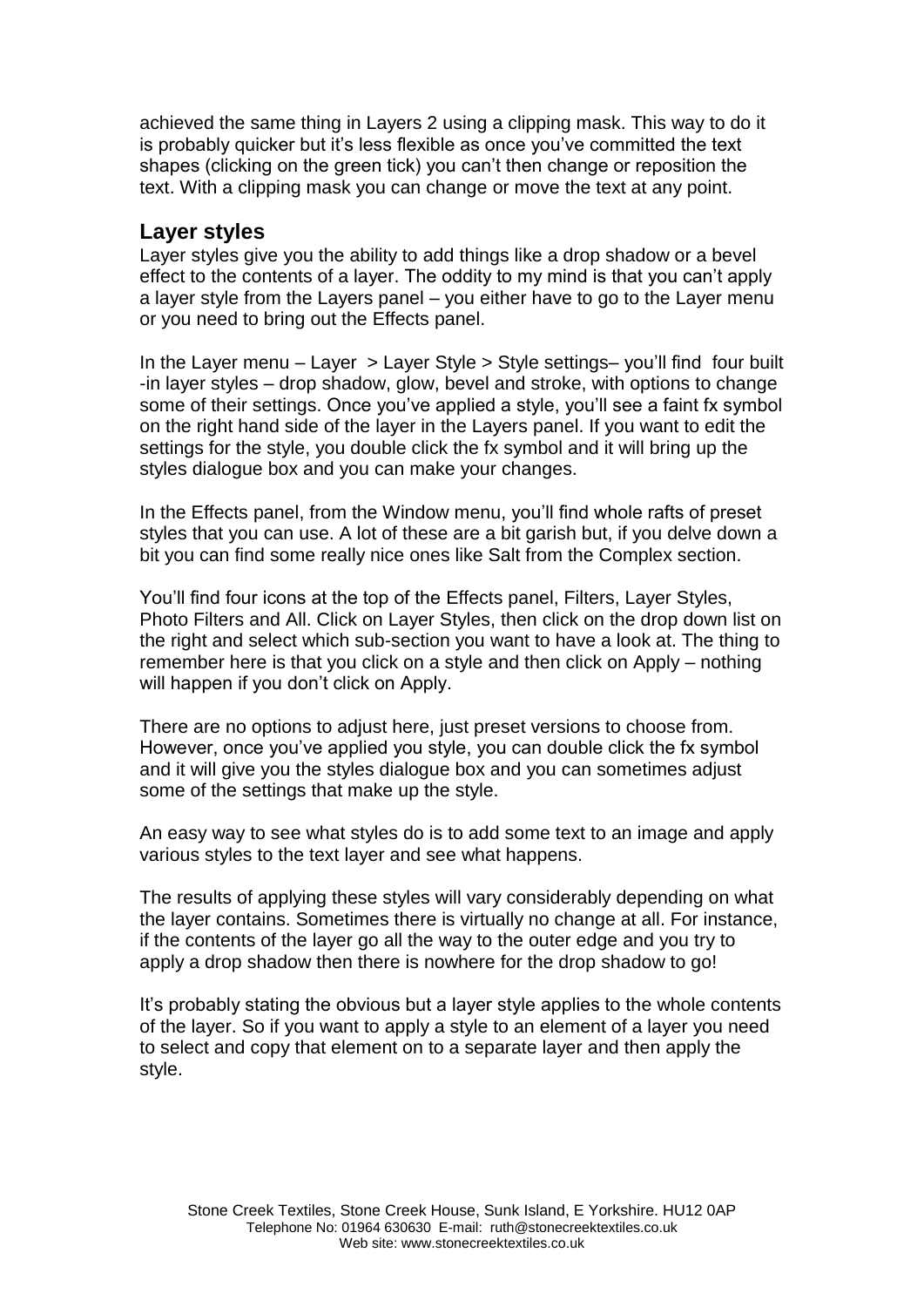Notes:

- $\triangleright$  You can't apply a layer style to a locked background layer you need to unlock it first.
- $\triangleright$  You can only apply a style to a single layer at a time.
- $\triangleright$  Layer styles are cumulative so you can apply several to each layer if you wish.

## **Adding a Levels Adjustment Layer**

Real photographers will know this function backwards as it is used extensively to correct things like over/under exposure or to remove a colour cast. My emphasis throughout this course has been to stress the creative aspects of Elements so I'm just going to show you one way to use levels that I think fits the bill. If you enjoy the more formal aspects of photography as well, do have a better look at levels.

The example I used is of some dried manutex (sodium alginate thickener) which I allowed to dry on a Perspex sheet and then scanned at a high resolution. I then rotated it and cropped a section out which I then zoomed in on. I thought it would be a more interesting image if it had much more contrast.

I tried a brightness and contrast adjustment layer but even at full adjustment it was still a bit dull.

I then tried a levels adjustment layer. I zoomed right in so that I could see the detail well. I then selected the white eye dropper and clicked on the area I considered to be the brightest of the image. I repeated the process with the black eye dropper and the darkest part of the image. Elements redistributed the tones between these two points in the best way it could. The result was a much zingier image.

## **Miscellaneous tools**

## **Cookie cutter**

I must admit I used to dismiss the cookie cutter, thinking that it was only good for making rather twee shapes, but I've realised recently that it can have its uses.

The function most people use is to simply cut an image out into a particular shape – a sort of fancy crop tool to give you pretty cutout hearts or cute animal shapes. Not particularly my cup of tea but they have their place. However, if you delve down into the shape options you have on the Options Bar then there are some rather more interesting shapes you can use. My favourites are in the crop shapes section. These can be really useful for giving interesting edges to your images.

Once you've created your shape, you can move it to a different part of the image or you can adjust the size and rotation by dragging it round with your mouse. Once you are happy with it, accept the changes by clicking on the green arrow or using the enter key. As with all tools there are further options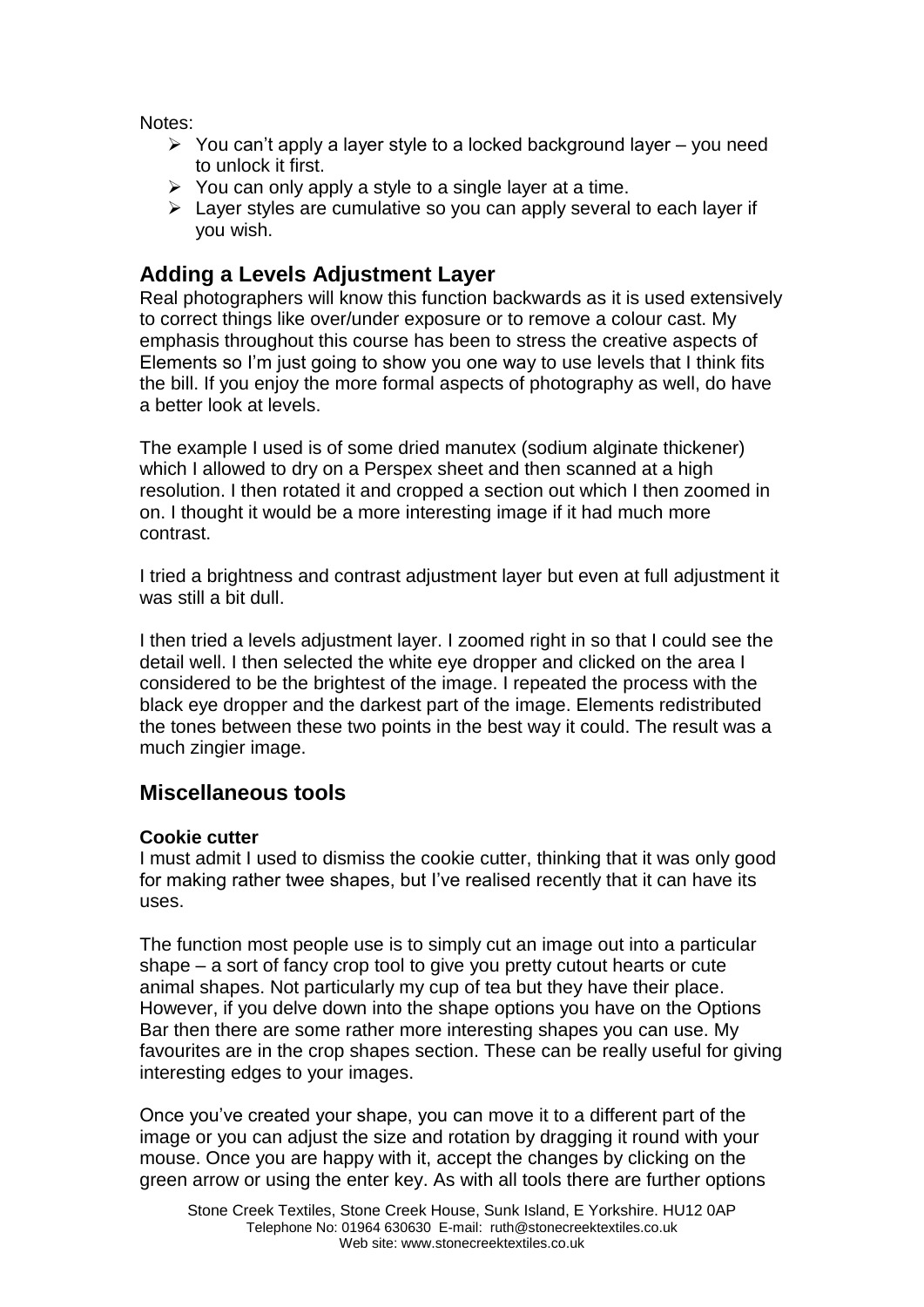that you can play with, such as being able to set specific dimensions or being able to start your image from the centre instead of the top left.

## **Dodge & burn tools**

These two tools are under the sponge tool in the toolbox and are used to selectively lighten (dodge) or darken (burn) areas of an image. The names come from traditional darkroom techniques which do the same thing.

#### **Smudge tool**

You'll find this tool under the Blur tool in the toolbox and, appropriately, looks like a finger just about to smudge some paint around. This does just what it says and definitely brings out my inner child. The Blur tool can also be useful if you want to soften edges or just create areas of soft focus.

## **Merging layers and flattening images**

You can find the commands for merging layers and flattening images in the Layer menu, and in the drop down list hidden under the symbol that is made up of 4 horizontal lines at the top right of the Layers panel. You can also see them by right-clicking on a layer within the Layers panel.

I'm just going to whizz through these as I use them very rarely. I'll explain why shortly.

- $\triangleright$  Merge down this merges the active layer with the one below. If you have more than one layer selected then the same option in the list reads Merge Layers.
- $\triangleright$  Merge Visible this does just that, merges together all the layers that are visible, ie not switched off, into one layer.

One variation that I do use quite a bit is Stamp Visible. This combines all the visible layers into a new, merged one. This is very handy if you are creating something like repeating patterns where you want to copy, perhaps, a row of repeated images, each on a separate layer, in order to create a mirrored design. You could, of course, simply merge all the layers before you copy and paste them but, if you then change your mind and want to go back to tweak something on an individual layer then you'd have a lot more work to do.

I haven't found this command in any of the usual menus but I read about it in a book somewhere. As far as I know there is only the keyboard shortcut for it which is Ctrl-Alt-Shift-e. The only problem I have with this command is manoeuvring my fingers round to hold all four keys down at the same time – digital gymnastics.

The next possibility is to flatten the image entirely into one combined layer. Why would you want to do this manually? I don't think I've ever done so and my thinking is this: for day to day working/storage I stick to .psd or .tif formats as both these retain all the layer information so I can go back and edit them individually at a later date if I wish. If I want to reduce the file size for emailing